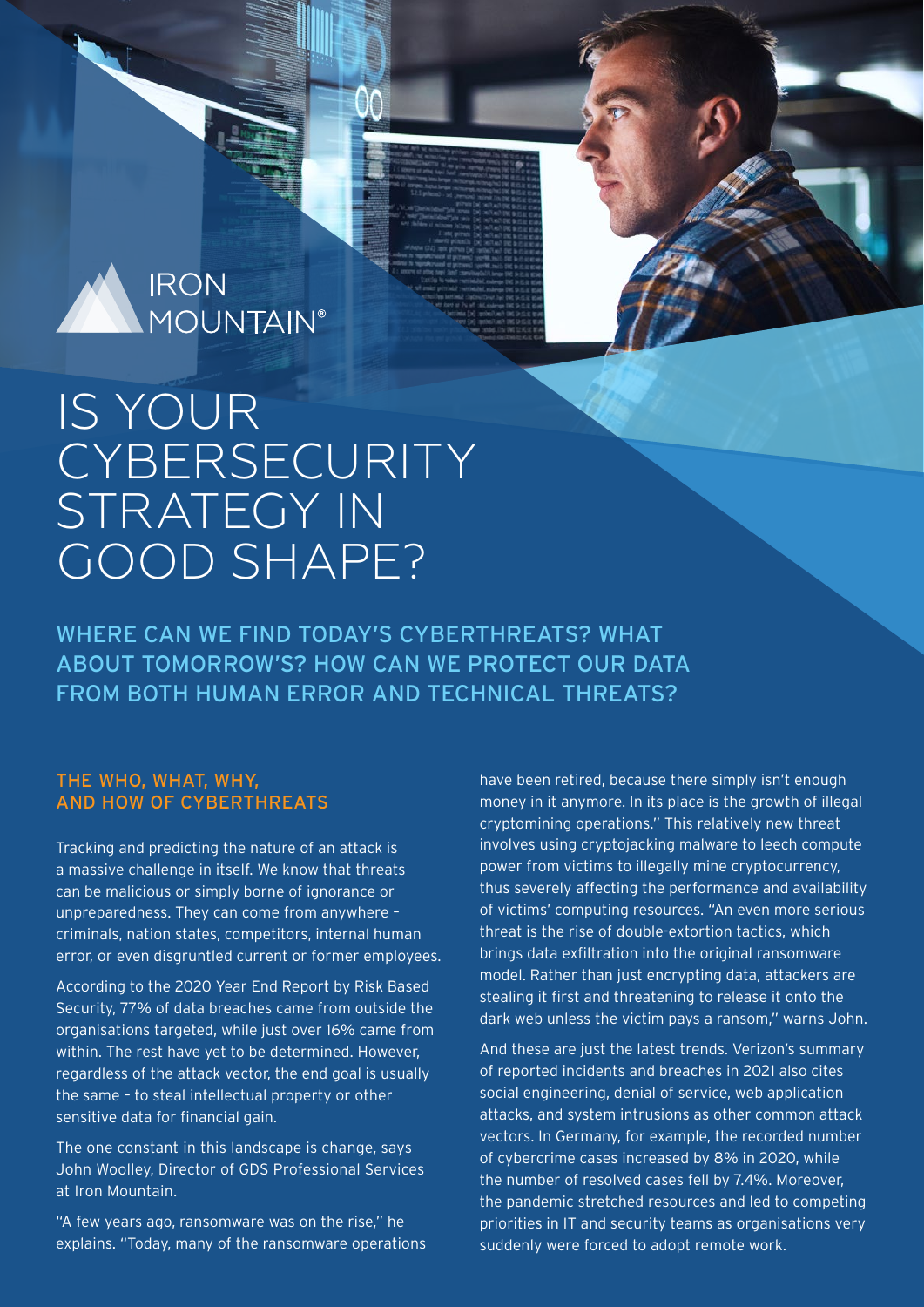### THREATS ARE EVERYBODY'S BUSINESS

Watching for these old and new threats, and challenging them, regularly falls on the shoulders of the IT team. Yet the disastrous potential effects of a cyberattack make it something that everyone in the organisation should be worrying about.

"Look at the brand damage where customer trust has been lost because personal data has been compromised," says John. "Share prices can be drastically affected, threats of prosecution from the ICO have closed companies, and fines under the Data Protection Act or GDPR can quickly finish a company."

The lesson is clear. "Businesses cannot ignore the threat," says John. "It is not a matter of if, but when."

Data protection should, he argues, be a four-stage process:

- **1. Educate users** to be aware of what is happening around them, and keep educating them, because people and threats change all the time.
- **2. Use technology**, such as encryption, multifactor authentication (MFA), and intrusion detection and prevention, to protect and defend against attacks.
- **3. Have a disaster recovery plan** that is regularly tested and updated and ready to go if the worst happens.
- **4. Dispose of IT assets properly** to ensure that data previously stored on retired data-bearing devices can never be recovered.

#### TRUST NO ONE

"The weakest link is human behaviour," says John. Phishing and its evolving variants, for example, successfully exploit human vulnerabilities though mass and targeted attacks.

"Social engineering as a form of attack is huge," says John. Fooling people into clicking on a malicious link, for example, has moved from the now well-known executable files to techniques like embedding links in spreadsheet macros or spoofing legitimate links.

There is only one answer. "To combat this," says John, "everyone should be working on a zero-trust basis. If something happens out of context, question it. Never trust, always verify."

#### HOW MUCH DATA DO WE REALLY NEED TO KEEP ONLINE?

As IT professionals, we already know much about the technology solutions needed to protect our data, not least of which is enterprise-grade security software and its associated high cost.

But what about the data itself? We know we now have the means to keep vast quantities of data readily accessible, but should we?

"The more data that's held online, the more there is to steal," John argues. "It's like displaying all your valuables in the window. The glass might be double-glazed, and there's a guard dog, but it's still right there on view."

Instead, we could adapt tried and tested strategies to protect more of our data by taking it offline. Making regular copies of data to store offline and off-site is a valuable tool in the disaster-recovery armoury. Even greater data security can be achieved by using an airgap to store data in total isolation, away from vulnerable data and impervious to attack. That way, the business can be confident that, as it gets up and running again, it's doing so with unaffected data.